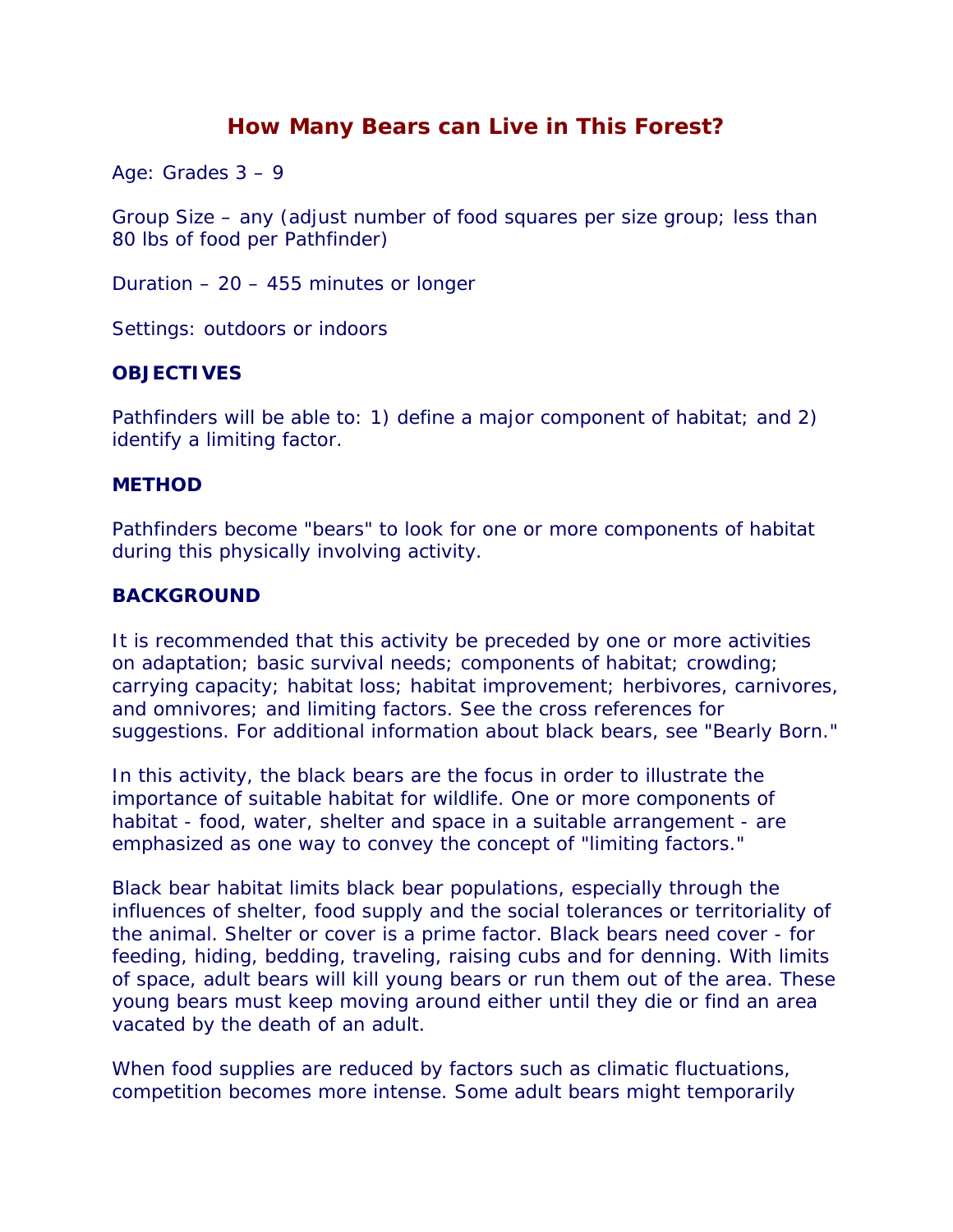move to seldom-used areas of their home range, sometimes many miles away. They must live on what food is available in the area. These individuals may become thin and in poor condition for winter hibernation or, in the case of young bears, be forced from the area by more aggressive adults.

All components of habitat are important. Food, water, shelter and space must not only be available, but must be available in an arrangement suitable to meet the animals' needs. For black bears, shelter is especially important.

All possible conditions are not covered by the design of the activity. However, by this simple illustration, it is possible for Pathfinders quickly to grasp the essential nature of the concept of limiting factors.

The major purpose of this activity is for Pathfinders to recognize the importance of suitable habitat. Inadequate food and/or shelter are two examples of what is called a limiting factor - something which affects the survival of an animal or a population of animals.

#### **MATERIALS**

Five colors of construction paper (two to three sheets of each color) or an equal amount of light poster board; one black felt pen; envelopes (one per Pathfinder); pencils; one blindfold; five sheets green construction paper (for extension).

#### **PROCEDURE**

1. Make up a set of 2" x 2" cards from the colored construction paper for a group of 31-35 Pathfinders. Make 30 cards of each of five colors to represent food as follows:

#### **orange**

nuts (acorns, pecans, walnuts, hickory nuts); mark five pieces N-20; mark 25 pieces N-10

#### **blue**

berries and fruit (blackberries, elderberries, raspberries, wild cherries); mark five pieces B-20; mark 25 pieces B-10

#### **yellow**

insects (grub worms, larvae, ants, termites); mark five pieces I-12; mark 25 pieces I-6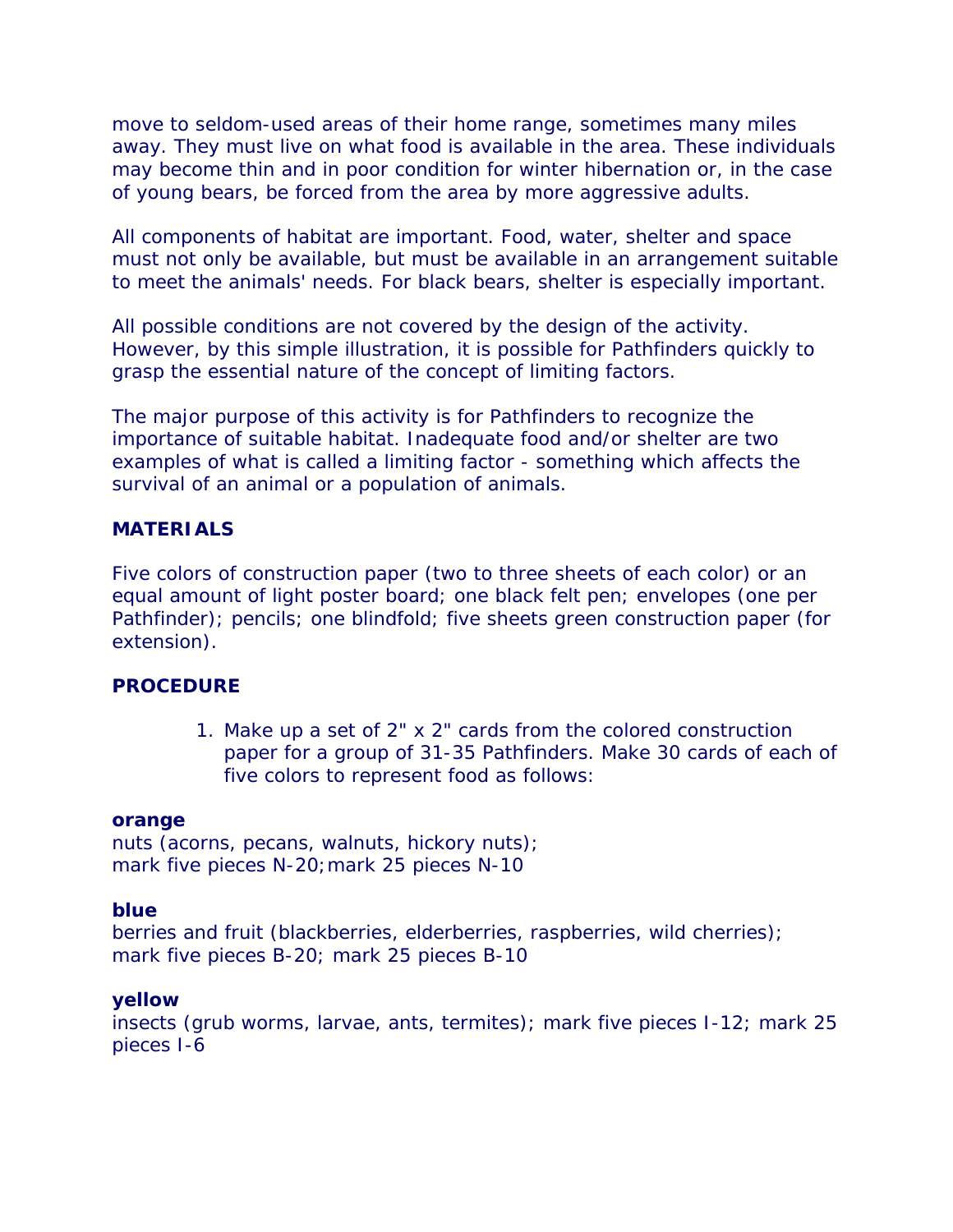### **red**

meat (mice, rodents, peccaries, beaver, muskrats, young deer); mark five pieces M-8; mark 25 pieces M-4.

## **green**

plants (leaves, grasses, herbs); mark five pieces p-20; mark 25 pieces p-10

(The numbers on the cards represent pounds of food.)

There should be less than 80 pounds of food per Pathfinder so that there is not actually enough food in the area for all the "bears" to survive. The following estimates of total pounds of food for one bear in ten days are used for this activity:

| $\lnuts$            | $ 20$ pounds = 25%              |
|---------------------|---------------------------------|
| berries and fruit   | $ 20$ pounds = 25%              |
| linsects            | 12 pounds = $15%$               |
| $\blacksquare$ meat | $\text{8 pounds} = \text{10\%}$ |
| plants              | $ 20$ pounds = 25%              |
| <b>TOTAL</b>        | 80 pounds = $100\%$             |

NOTE: These figures represent a typical bear's food. The components of an actual bear's diet will vary between areas, seasons and years. For example, a bear in the state of Alaska would likely eat more meat (fish) and fewer nuts than a bear in Arizona. One similarity among black bears everywhere is that the majority of their diet is normally made up of vegetative material. If you want, you can also include "water" by making an additional 50 squares of light blue paper. Mark each stack of ten cards with one of these letters: R, L, ST, SP, and M (representing rivers, lakes, streams, springs and marshes all places where a bear could find water).

If you have a group of more or less than 31-35 Pathfinders, use this chart to help determine how many cards to make.

|                    | 10-15   16-20   21-25   26-30   31-35   36-40 |  |    |    | $ 41 - 45 $ |
|--------------------|-----------------------------------------------|--|----|----|-------------|
| Nuts (N-20)        |                                               |  |    |    |             |
| Nuts (N-10)        | 13                                            |  | 25 | 29 | 33          |
| Berries (B-20)     |                                               |  |    |    |             |
| Berries (B 10)     | 13                                            |  | 25 | 29 | 33          |
| $ Insects (I-12) $ |                                               |  |    |    |             |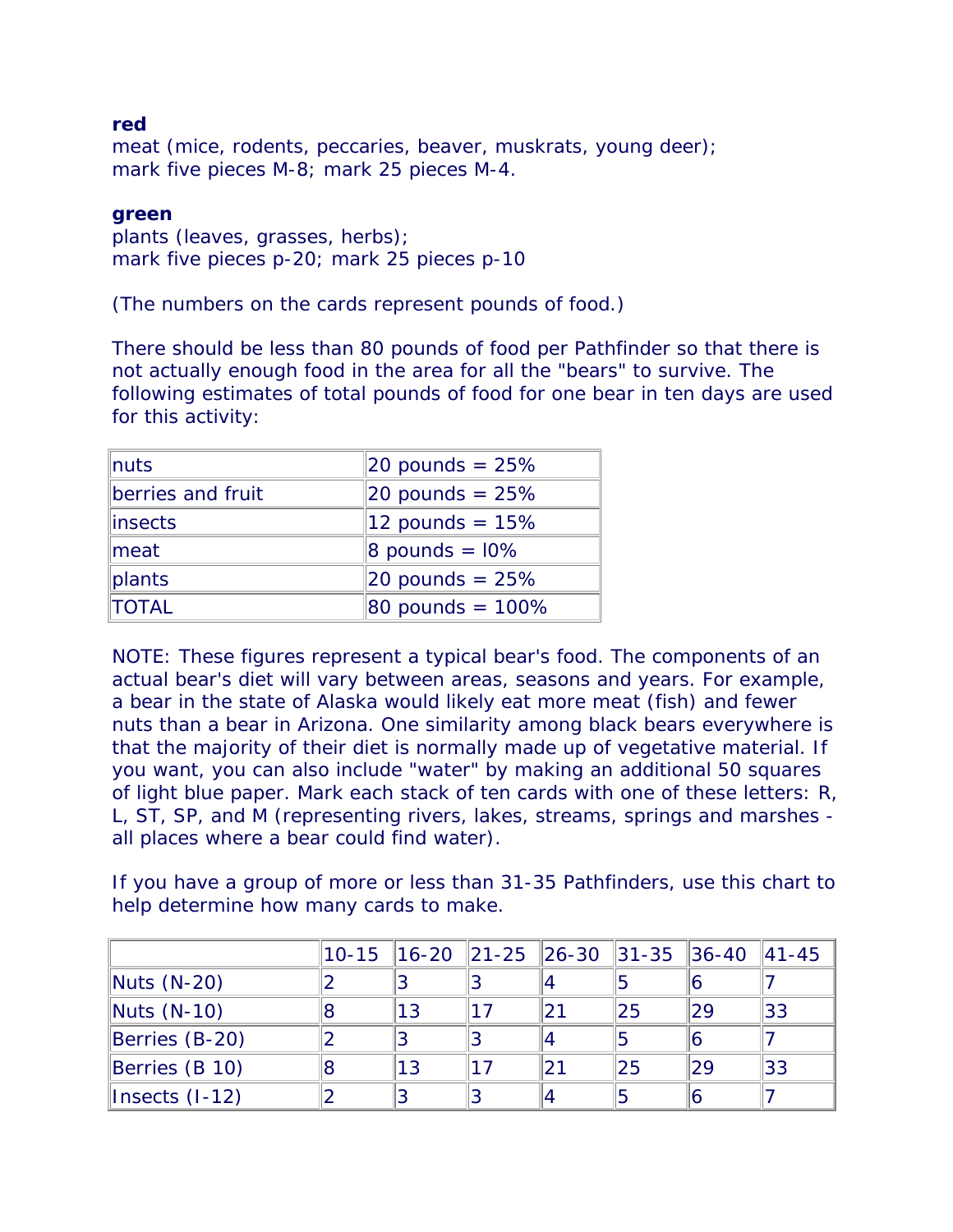| $\parallel$ Insects (I-6) |  |  | 25 | 33 |
|---------------------------|--|--|----|----|
| Meat $(M-8)$              |  |  |    |    |
| Meat $(M-4)$              |  |  | 25 | 33 |
| Plants (P-20)             |  |  |    |    |
| Plants (P-10)             |  |  | 25 | 33 |

2. In a fairly large open area (e.g., 50' x 50'), scatter the colored pieces of paper.

3. Have each Pathfinder write his or her name on an envelope. This will represent the Pathfinder's "den site" and should be left on the ground (perhaps anchored with a rock) at the starting line on the perimeter of the field area.

4. Have the Pathfinders line up on the starting line, leaving their envelopes between their feet on the ground. Give them the following instructions: "You are now all black bears. All bears are not alike, just as you and I are not exactly alike. Among you is a young male bear who has not yet found his own territory. Last week he met up with a larger male bear in the big bear's territory, and before he could get away, he was hurt. He has a broken leg. (Assign one Pathfinder as the crippled bear. He must hunt by hopping on one leg.) Another bear is a young female who investigated a porcupine too closely and was blinded by the quills. (Assign one Pathfinder as the blind bear. She must hunt blindfolded.) The third special bear is a mother bear with two fairly small cubs. She must gather twice as much food as the other bears. (Assign one Pathfinder as the mother bear.)"

5. Do not tell the Pathfinders what the colors, initials, and numbers on the pieces of paper represent. Tell them only that the pieces of paper represent various kinds of bear food. Since bears are omnivores, they like a wide assortment of food, so they should gather different colored squares to represent a variety of food.

6. Pathfinders must walk into the "forest." Bears do not run down their food; they gather it. When Pathfinders find a colored square, they should pick it up (one at a time) and return it to their "den" before picking up another colored square. (Bears would not actually return to their den to eat; they would eat food as they find it.)

7. When all the colored squares have been picked up, the food gathering is over. Have Pathfinder pick up their den envelopes containing the food they gathered and return to class.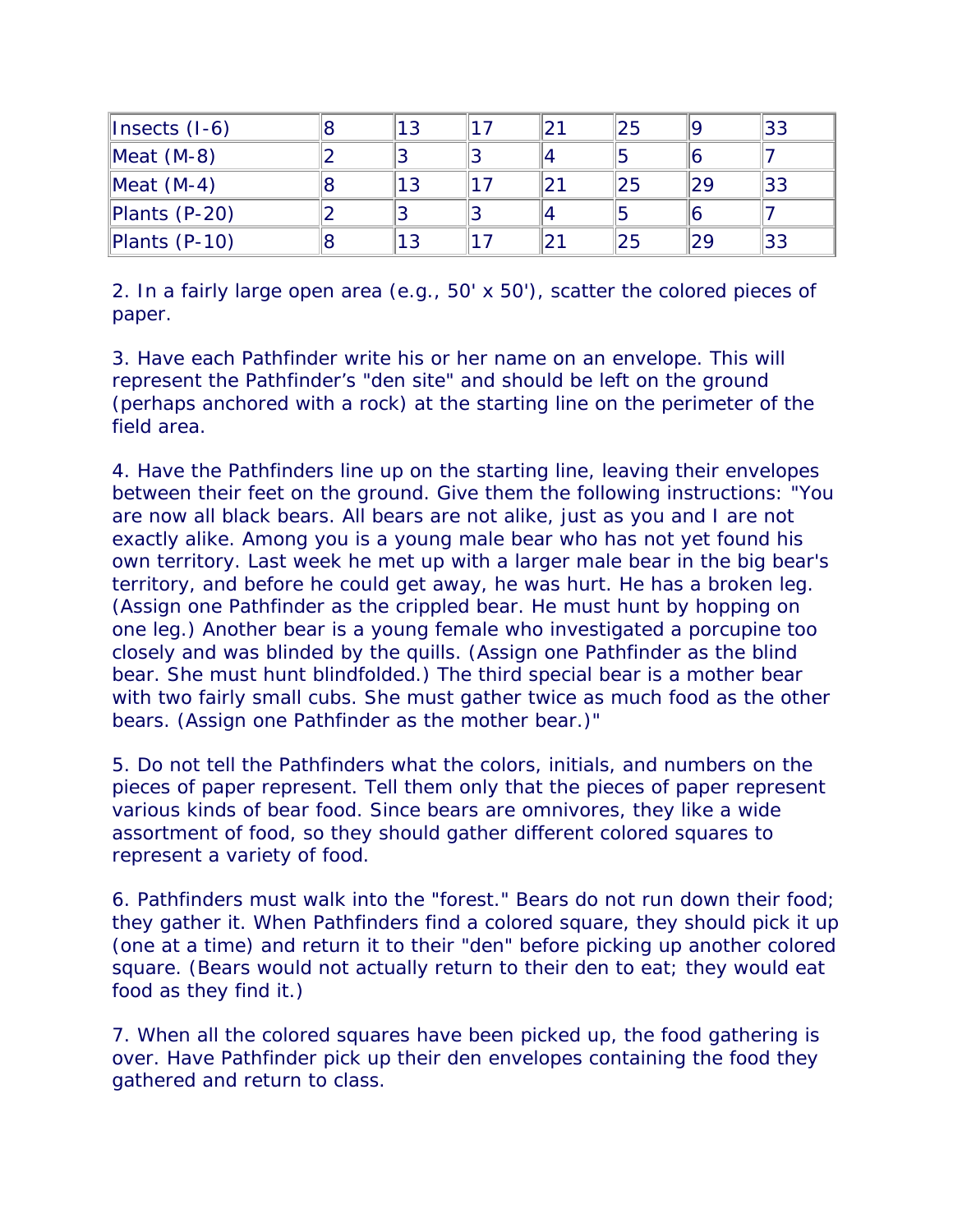8. Explain what the colors and numbers represent. Each color is a kind of food and the numbers represent pounds of food eaten. Ask each Pathfinder to add up the total number of pounds of food he or she gathered - whether it is nuts, meat, insects, berries or plant materials. Each should write the total weight on the outside of his or her envelope.

9. Using a chalkboard, list "blind," "crippled," and "mother." Ask the blind bear how much food she got. Write the amount after the word "blind." Ask the crippled bear and the mother bear how much they got and record the information. Ask each of the other Pathfinders to tell how much food they found; record each response on the chalkboard. Tell the Pathfinders each bear needs 80 pounds to survive. Which bears survived? Is there enough to feed all the bears? How many pounds did the blind bear collect? Will she survive? What about the mother bear? Did she get twice the amount needed to survive? What will happen to her cubs? Will she feed her cubs first or herself? Why? What would happen to her if she fed the cubs? What if she ate first? If the cubs die, can she have more cubs in the future, and perhaps richer, years? (The mother bear will eat first and the cubs will get whatever, if any, is left. The mother must survive; she is the hope for a continued bear population. She can have more cubs in her life; only one needs to survive in order for the population to remain static.)

10. If you included the water squares, each Pathfinder should have picked up at least one square representing a water source, or he or she does not survive. Water can be a limiting factor and is an essential component of habitat.

11. Ask each Pathfinder to record how many pounds of each of the five categories of food he or she gathered. Ask each Pathfinder next to convert these numbers into percentages of the total poundage of food each gathered. Provide the Pathfinders with the background information about black bears so that they can compare their percentages with what are typical percentages eaten by black bears in Arizona. Ask each Pathfinder to attempt to guess how healthy their bear would be. How do the bears' requirements for a diet seem to compare with the needs of humans for a balanced and nutritious diet?

12. Ask the Pathfinders to arrive at a class total for all the pounds of food they gathered as bears. Divide the total by the 80 pounds needed by an individual bear (approximately) in order to survive in a ten-day period. How many bears could the habitat support? Why then did only elears survive when your class did this activity? Is that realistic? What percentage of the bears survived? What percentage would have survived had the food been evenly divided? In each case, what percentage would not survive? What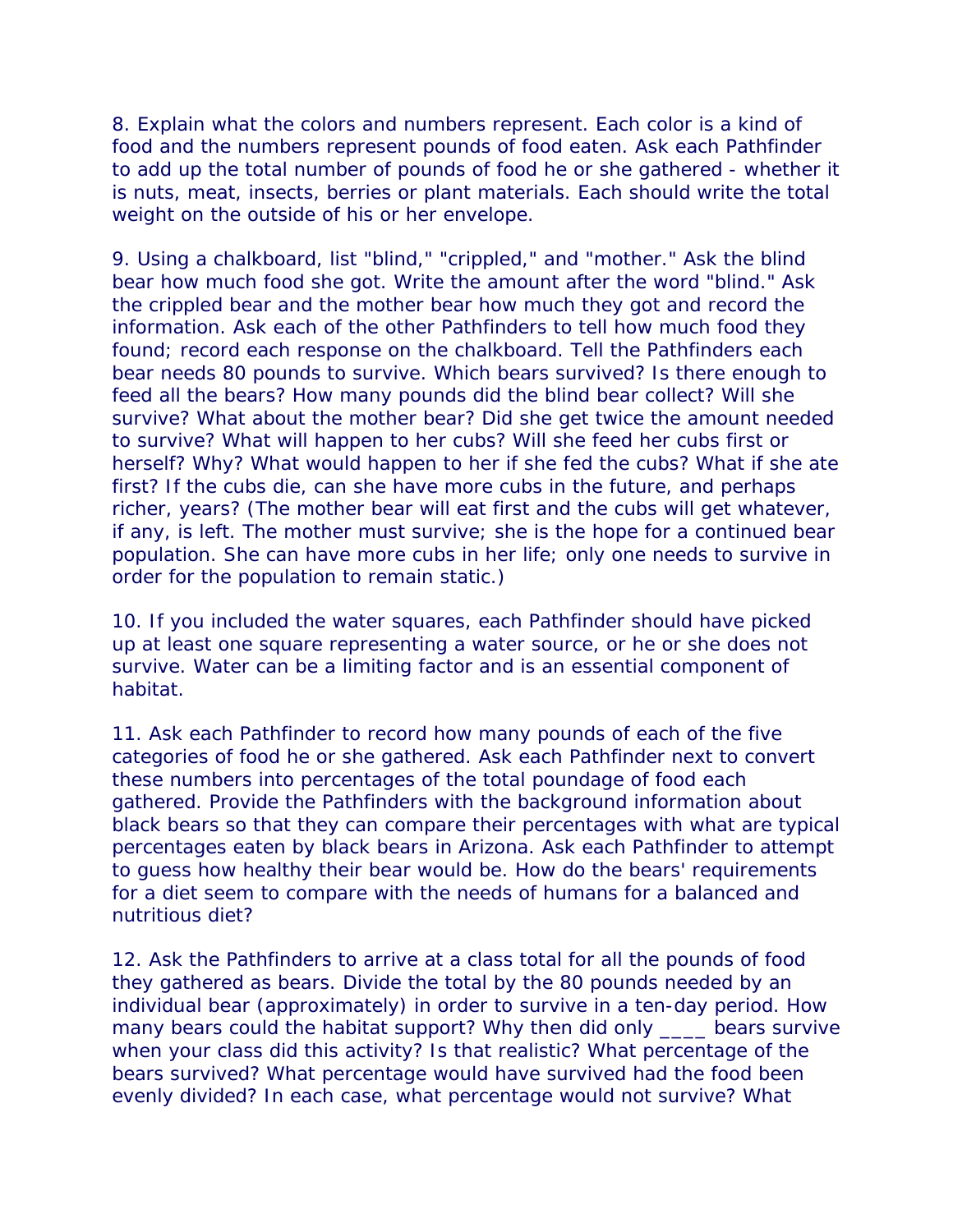limiting factors, cultural and natural, would be likely to actually influence the survival of individual bears and populations of bears in an area?

## **EXTENSIONS**

- 1. Cut paper or poster board into 2" x 2" squares. For a group of 30 Pathfinders, make 150 squares. Make five piles of 30 squares each. Mark each set of 30 cards with one of these letters: B, T, D, H and F. These represent:  $B =$  bedding sites,  $T =$  travelways,  $D =$  dens,  $H =$  hiding cover and  $F =$  feeding sites. For purposes of this activity, these are defined as follows:
- 2.

**Bedding Sites** Black bears are usually active in early morning and late evening, and bedded most of the rest of the day and night. Bedding sites are usually in areas of dense vegetation, steep topography, and/or large trees where the bears feel secure.

**Travelways** Bears require corridors of cover (made up of thick vegetation and/or steep topography) to enable them to travel between areas of food, water and shelter within their home range.

**Dens** Black bears we dens as shelter for hibernation from November to April in each year. Bears have been found denning in hollow logs, caves, holes dug into hillsides, under buildings and even in culvert pipes. Bears often prepare and may use more than one den, and may change dens during the winter because of disturbance or if the den leaks. Bears seldom re-use dens from one year to the next.

**Hiding Cover** Black bears evolved as animals that escape danger from predators and other bears by hiding in thick cover.

**Feeding Sites** Bears will often use areas with less cover than hiding areas or bedding sites for feeding. Feeding sites are, however, often found close to thick hiding cover to allow the bear to quickly escape danger if necessary.

NOTE: This information is based on actual research data from a study in Arizona. These components of shelter may vary slightly in different parts of North America.

2. In a fairly large open area (e.g., 50' x 50'), scatter the colored pieces of paper.